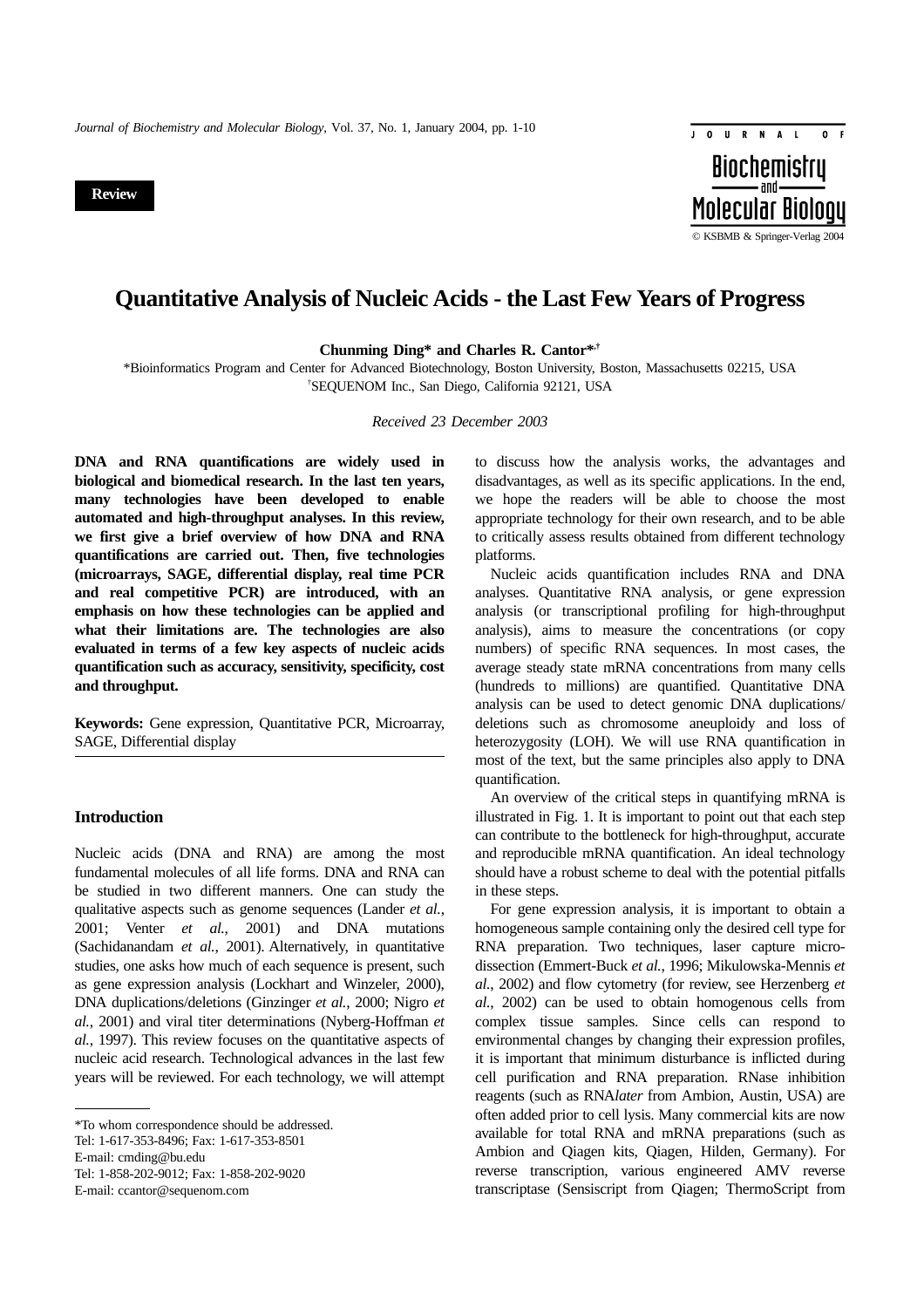

Fig. 1. Overview of mRNA quantifications. The entire process has many potential pitfalls and some of them are highlighted. Preparation of homogeneous cells. This step can be particularly difficult when a specific human tissue is needed. Laser capture microdissection (LCM) and flow cytometry can be used to obtain homogeneous cells. 2. RNA preparation. It is important to prevent RNAs from degradation in the preparation step by adding RNase inhibitors. In addition, shorter RNA or RNA without a poly(A) tail might be lost in the purification steps. 3. Reverse transcription. It is well known that RNAs can form quite complex secondary structures which can cause problems for efficient and consistent reverse transcription. 4-7 are covered in the text for each particular technology.

Invitrogen, San Diego, USA; Improm-II from Promega, Madison, USA), engineered M-MLV reverse transcriptase (SuperScript from Life Technologies, Grand Island, USA) or rTth reverse transcriptase/DNA polymerase (AppliedBiosystems, Foster, USA) can be used with either random hexamer,  $Oligo(dT)$  or gene specific primers. Due to the sometimes very significant secondary structures of RNA molecules, it is important that the reverse transcription efficiency is monitored and can be normalized. It is a common practice that one or more housekeeping genes are used for normalization. Choosing the gene(s) for normalization can have a significant impact on the results and there is no consensus on which genes to use (Goidin *et al.*, 2001; Solanas *et al.*, 2001; Vandesompele *et al.*, 2002).

### **Technologies for Nucleic Acid Quantification**

There are numerous technologies available for DNA and RNA quantification. It is clearly unrealistic to cover all of them in this brief review. We attempt to cover five medium/highthroughput technologies that we think have or will have the biggest impact on DNA and RNA quantification.

It is important to point out that the reviewed techniques are developed for different purposes. Thus, it is neither fair nor appropriate to directly compare the techniques and conclude which technique is the best. Rather, we intend to illustrate how the techniques have successfully been applied to investigate biological and medical problems. Only after that do we provide a cross-platform comparison so that readers will be able to choose the technique(s) that are most suitable for their specific needs.

**Microarrays** DNA microarrays use the same principle of Watson-Crick base pairing as other traditional techniques such as Northern and Southern blotting (Southern, 1975; Alwine *et al.*, 1977). In Northern and Southern blotting, target DNA/ RNA sequences are immobilized and labeled probe sequences in excess are added for hybridization. In DNA microarrays, probe sequences (either short oligonucleotides or cDNA sequences) are immobilized at pre-determined positions at high density, and labeled (usually fluorescent) target sequences are added and allowed to hybridize (Schena *et al.*, 1995; Lockhart *et al.*, 1996). After washing away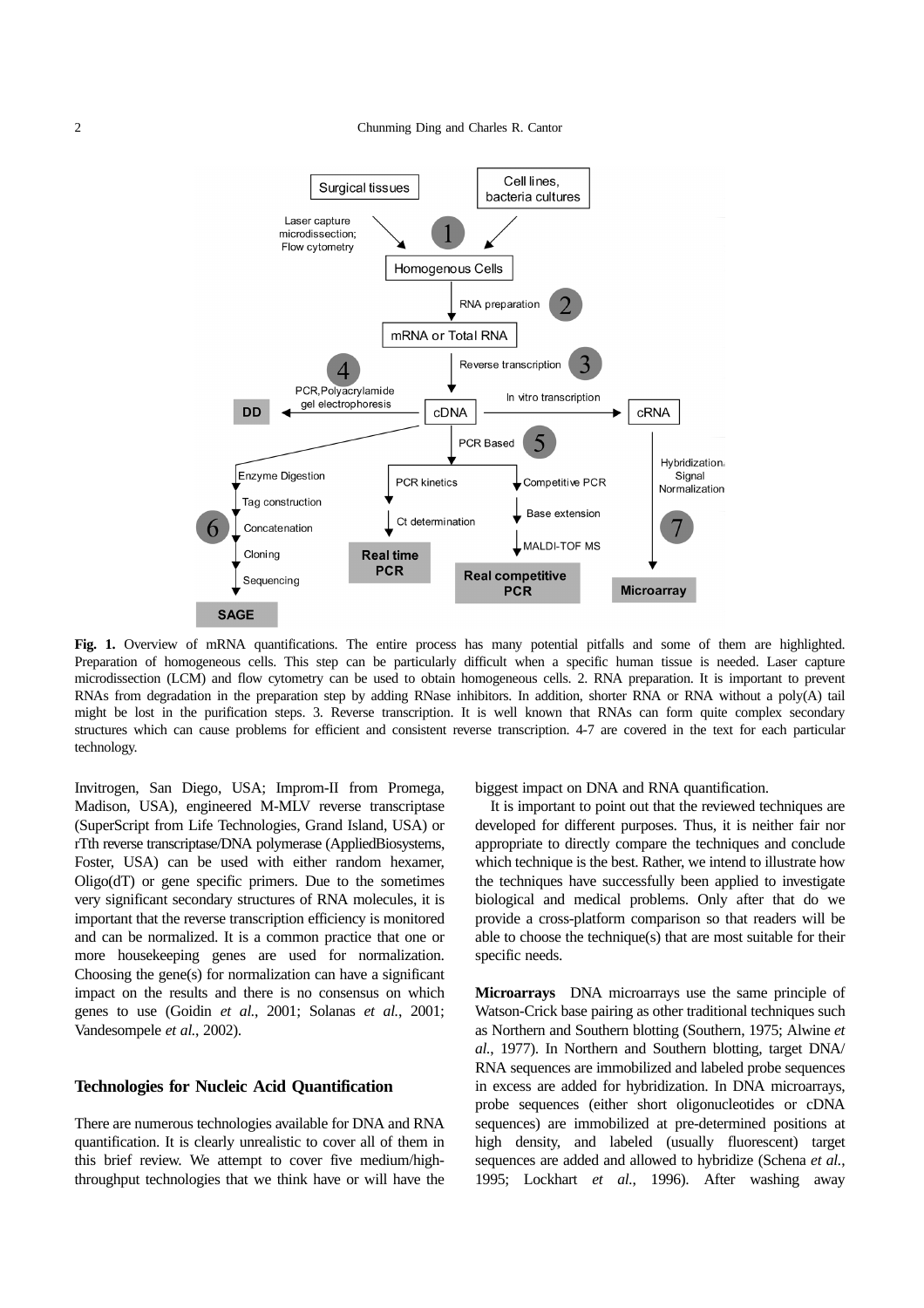nonspecifically bound targets, the signal intensity of the remaining bound target sequences is proportional to the amount of the target sequence; this is the basis for nucleic acids quantification.

There are two widely adopted methods for microarray production: robotic deposition of nucleic acids (PCR products or oligonucleotides) onto a glass slide and *in situ* synthesis of oligonucleotides (for review, see (Cheung *et al.*, 1999)). For short oligonucleotide (20 to 25 nucleotides in length) microarrays, it is common to have multiple (10 to 20) probes for each mRNA transcript, and signals are statistically estimated from all probes. Target sequences can be labeled in several different ways (for review, see (Lockhart and Winzeler, 2000)). When RNA quantity is sufficient  $(>20 \mu g)$  total RNA), the RNA can be labeled directly with biotin (Lockhart *et al.*, 1996). When RNA quantity is limited, RNA is first converted to double-stranded cDNA, and subsequently transcribed into labeled anti-sense RNA by *in vitro* transcription (Wodicka *et al.*, 1997). This approach provides 20 to 200 fold amplification of the target sequences. For comparing the expression between two different samples, Cy3/Cy5 labeling is widely adopted. One sample is labeled with Cy3 and the other sample is labeled with Cy5. The two labeled samples are co-hybridized to an array. The array is scanned at wavelengths specific for Cy3 and Cy5, and the relative abundance of each gene is derived from the signal intensity ratio of the two scans.

A very clever adaptation of the microarray technology for genomic DNA analysis is array Comparative Genomic Hybridization (array CGH), which has very promising clinical applications in cancer (for reviews, see Kashiwagi and Uchida, 2000; Albertson, 2003), preimplantation genetic diagnosis (PGD) (for reviews, see Wells and Levy, 2003) and potentially many other applications.

Microarrays are probably the most popular technique for high-throughput transcriptional profiling. In the early days, when there were inadequate and often erroneous genomic data and gene annotations, microarrays were criticized for creating a lot of dirty data (Mir, 2000; Wooster, 2000; Knight, 2001a and 2001b). Many of the criticisms were valid. However, with the completion of the human genome and many other genomes, it is only a matter of time before we will have highly accurate annotation for most (if not all) of the genes. Thus, it is possible to eliminate the previous errors in probe designs. The problem of cross-hybridization, although not completely resolvable, can be minimized by careful probe design.

Early success stories with microarrays include classification of cancers (Golub *et al.*, 1999), determination of therapeutic responses (Alizadeh *et al.*, 2000), exploring signaling pathways (Fambrough *et al.*, 1999; Harkin *et al.*, 1999; Lee *et al.*, 1999), gene function prediction based on various clustering algorithms (Cho *et al.*, 1998; Arbeitman *et al.*, 2002) and many others. The power of microarrays lies mostly in the simultaneous quantification of thousands to tens of thousands of genes or DNAs. Thus, it is possible to carry out extensive comparisons, either for gene expression changes between a control group and a disease group, or among genes within the same sample. In a typical experiment where the transcriptional profiles of two sample groups (a control and a disease group) are obtained, the bad news and the good news are exactly the same (too) many gene hits are identified. It is important to design the microarray experiments carefully and with a sufficient sample size (Lee and Whitmore, 2002; Cui and Churchill, 2003). In addition and probably more importantly, it is also important to validate the identified gene targets in a larger (ideally independent) sample group with a more accurate technique such as real time PCR or real competitive PCR. Microarrays serve best as a screening platform to narrow down the potential gene targets (to this end it resembles the yeast two hybrid technique). However, the false positive rate for a quick and dirty microarray experiment is not well understood. Therefore, further validation is essential.

**Real-Time PCR** Polymerase chain reaction (PCR) is by far the most sensitive technique available for nucleic acid detection when appropriate amplification primers can be designed. The sensitivity of PCR is due to the exponential amplification nature of the procedure (Equation 1).

$$
N_n = N_0 \times (1 + E)^n \tag{1}
$$

where  $N_n$  is the number of DNA molecules after n cycles of PCR,  $N_0$  is the number of molecules before PCR, and E is the efficiency of amplification ( $0 < E < 1$ ; in an optimized assay, E is close to 1 before PCR reaches the plateau phase).

From equation 1, it is clear that E plays a dominant role in the amplification process. Even a minor change in E can result in dramatically different amplification kinetics. For example, with E of 1 versus 0.95 (a mere 5% difference in amplification efficiency), the difference in  $N_n$  will be 275% after 40 cycles. E is often dependent on the length and the sequence of the DNA to be amplified, how the primers are designed, the reaction buffer (Mg<sup>2+</sup>, dNTP, etc) concentrations, and temperatures and times for each step of a PCR cycle. To make the situation even worse, even for the same reaction, E can change over the course of amplification due to loss of enzyme activity, accumulation of pyrophosphate molecules and consumption of reagents. E will approach zero as PCR reaches the plateau phase. For these reasons, it is very difficult, if not impossible, to directly quantify  $N_0$  by measuring  $N_n$  after some pre-determined number of PCR cycles. Competitive PCR and real time PCR are two techniques that can overcome some of these limitations.

Real time PCR is a kinetics-based quantification technique. The amount of PCR product is measured at each PCR cycle for the entire PCR process. Except for the first few PCR cycles where the PCR product is too little to be accurately quantified, the E of each PCR reaction can be quantified. The correlation between the starting template concentration and the amplification kinetics is exploited for the quantification of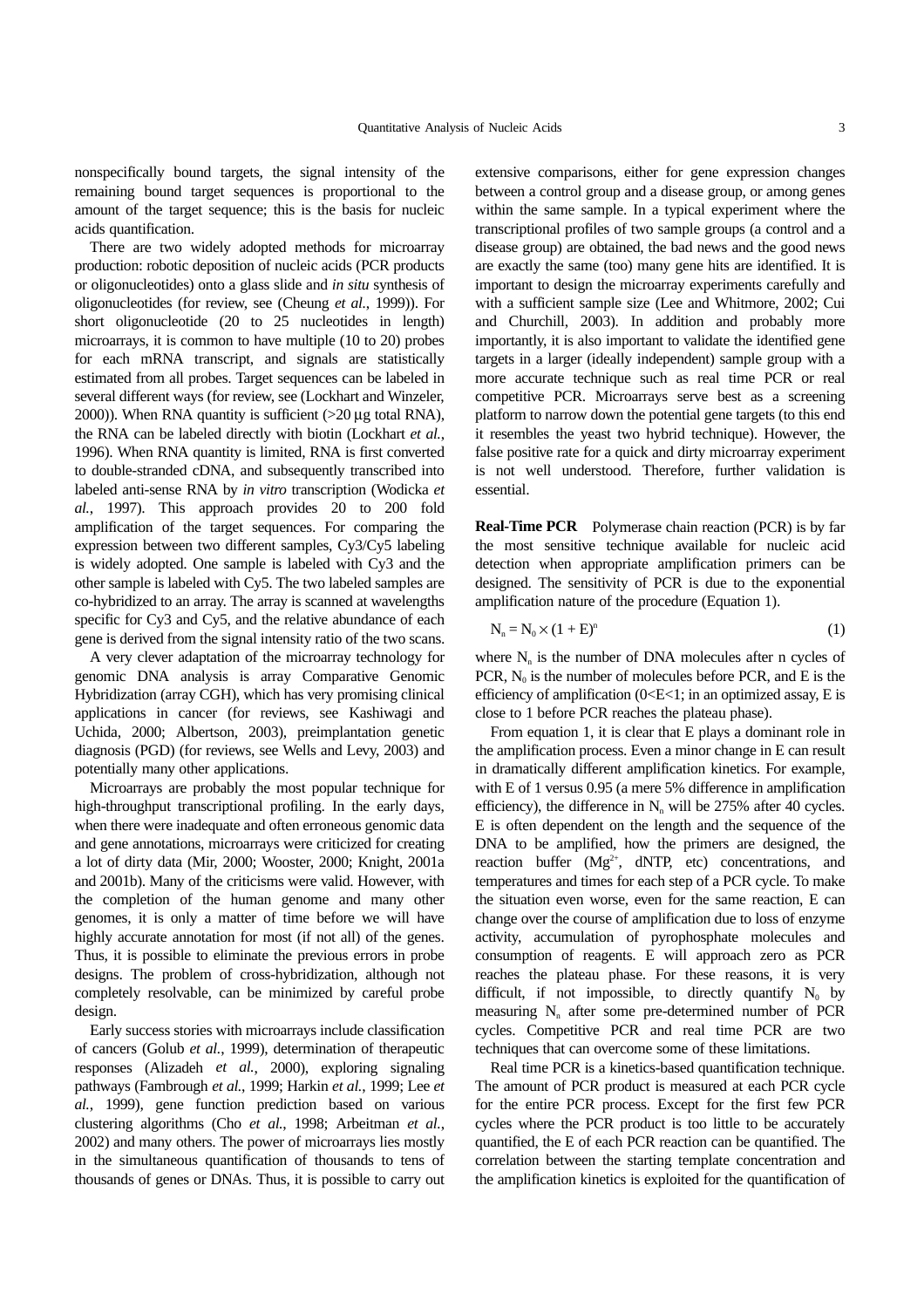nucleic acids. We will use the Taqman<sup>TM</sup> system (AppliedBiosystems, Inc.) to illustrate how real time PCR works. Three oligonucleotides are used for quantifying each sequence. Two of them are the primers for the PCR amplification. The third oligonucleotide (the probe) is designed to hybridize specifically to the amplified sequence. It has a reporter fluorescent dye (R) at the 5'-end and a quencher dye (Q) at the 3'-end. When the probe is intact, it is nonfluorescent due to fluorescence quenching by Q when it is close to R. In the process of primer extension of PCR, the DNA polymerase displaces and cleaves the probe using its 5' to 3' exonuclease activity. The cleavage separates the dye and the quencher so that the dye now is fluorescent. The increase in fluorescence is thus directly correlated to the accumulation of the PCR product and can be used to monitor the PCR product in real time. Other popular real time PCR monitoring methods include molecular beacons (Tyagi and Kramer, 1996) and SYBR Green (Morrison *et al.*, 1998).

For nucleic acids quantification, a certain fluorescence level, typically 10 times the standard deviation of the average signal of the baseline fluorescence signal, is used to define the threshold cycle (Ct) (Gibson *et al.*, 1996). The Ct value, under ideal conditions, is inversely proportional to the logarithm of the template concentration (copy number). The PCR at Ct is always in the exponential phase; thus efficiently eliminating the PCR plateau phase problem.

Real time PCR is widely considered as the gold standard for nucleic acid quantification. It is commonly used for validation of microarray results. It is also used when the starting materials (cells, tissues, RNAs) are limited and high sensitivity is needed (Fink *et al.*, 1998), or when high accuracy is needed (Ginzinger *et al.*, 2000). However, the Taqman-based probes can be prohibitively expensive for a typical academic research laboratory, and PCR assay optimization can take some significant amount of time. Cheaper detection alternatives such as SYBR green may suffer in specificity and accuracy. Thus, in most cases, only a few genes are analyzed by real time PCR.

**Real competitive PCR** As discussed in the real time PCR section, PCR efficiency (E) can differ for the same set of PCR reactions due to the differences in buffer and enzyme concentrations and PCR cycling. Thus, in real time PCR, it is often necessary to make a supermix of PCR solutions and aliquot them into each individual reaction. Competitive PCR is another method that has a long history of use in nucleic acid quantification (Becker-Andre and Hahlbrock, 1989). A DNA standard with a synthetic point mutation to differentiate it from the gene of interest is spiked into the cDNA sample and co-amplified with the gene of interest. Since the gene and the DNA standard are virtually identical in sequence, they are amplified with the same kinetics throughout the PCR. The introduced mutation either creates or eliminates a restriction enzyme site, providing a way of distinguishing the standard and the gene. However, heteroduplex DNA formed by the



**Fig. 2.** The real competitive PCR approach for gene expression analysis. Total RNA is reverse transcribed with random hexamers. Then, a competing DNA oligonucleotide (typically 80 bases long) with one base difference from the gene of interest is added prior to PCR. A base extension reaction at the mutation site is carried out by adding a ThermoSequenase and 3 ddNTPs and 1 dNTP to produce two oligonucleotide products with different molecular weight. These two products are subsequently detected and quantified by MALDI-TOF MS with Allelotyping software (SEQUENOM, Inc.).

standard and the gene is resistant to enzymatic digestion, which complicates the analysis (Becker-Andre and Hahlbrock, 1989). Furthermore, the gel electrophoresis technique used to separate and quantify the two PCR products is labor-intensive and has a low dynamic range. Ion pairreversed phase-high performance liquid chromatography (IP-RP-HPLC) was introduced for PCR product separation and quantification to improve the throughput (Hayward-Lester *et al.*, 1996).

Recently, matrix assisted laser desorption ionization time of flight mass spectrometry (MALDI-TOF MS) was adapted for analyzing gene expression (Ding and Cantor, 2003b). As illustrated in Fig. 2, this technique, dubbed as real competitive PCR (rc PCR), combines competitive PCR, single base extension and MALDI-TOF MS. After isolation of RNA and reverse transcription, cDNA is spiked with a synthetic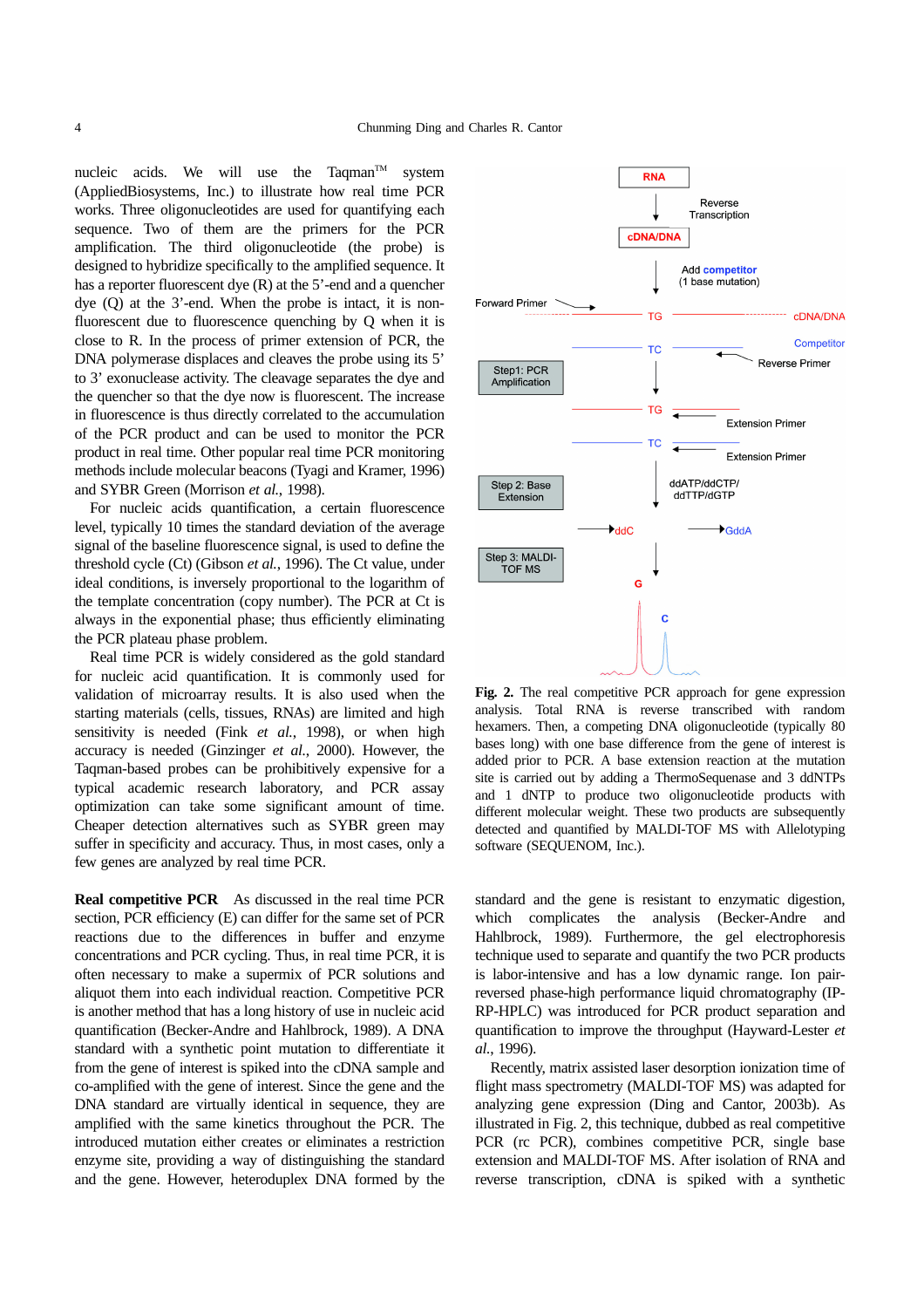oligonucleotide (the competitor) with an identical sequence except one single base roughly in the middle of the sequence to the cDNA of interest. The competitor and the cDNA of interest are co-amplified with PCR. Excess dNTPs are removed by shrimp alkaline phosphatase treatment after PCR. Then, a base extension reaction is carried out with a base extension primer, a combination of ddNTPs and dNTPs and a ThermoSequenase. The base extension primer hybridizes right next to the mutation site and either one or two bases are added for the competitor and the cDNA, yielding two oligonucleotide products with different molecular weights. These two extension products are separated, and the ratio of their concentrations is quantified by MALDI-TOF MS.

Since the amount of competitor spiked in is known, the absolute concentration of the cDNA can be easily calculated. Thus, it is possible to do absolute gene expression analysis. Like other point mutation based competitor PCR techniques, the competitor and the cDNA are virtually identical in sequence and are amplified with the same kinetics. Using an internal competitor also makes the quantification not susceptible to well-well (or tube-tube) variations in PCR amplification, and it is potentially more accurate than kinetics based PCR quantification techniques. The quantification is not PCR cycle dependent (Ding and Cantor, 2003b). Furthermore, the real competitive PCR technique can use any desired single point mutation and the mutation does not need to introduce or eliminate a restriction enzyme site. The rcPCR technique also naturally solves the problem of heteroduplex DNA formation by the virtue of the base extension reaction. The linear amplification from the base extension reaction also increases the sensitivity, and single DNA molecule sensitivity can be readily achieved (Ding and Cantor, 2003a). In addition, the specificity is also improved since nonspecific PCR products are not likely to be a suitable template for the base extension reaction.

In terms of the number of different transcripts that can be analyzed, real time and real competitive PCR do not come close to the throughput of microarrays, SAGE or differential display. These two techniques are not applicable to fishing expeditions. However, these two techniques have substantially higher accuracy, sensitivity and reproducibility. In addition, they are more flexible about the number of samples that can be analyzed. Thus, they are most suitable when the number of genes is limited, and the sample size is large. The small set of selected genes can come from an initial high-throughput screening experiment by microarray, a previously established biological system where genes of interest are known, or a high-throughput mutation-based genetics study (Kruglyak, 1999).

**Differential display** Differential display (DD) is probably the only technique covered in this review that does not necessarily require some special, often expensive equipments (Liang and Pardee, 1992). It also does not rely on previous knowledge of the gene sequences. First, mRNAs from different cells are reverse transcribed into cDNAs using three anchored oligo(dT) primers that differ from each other only at the base right next to the poly(dT) sequence. The three resulting cDNA preparations are fur ther amplified by adding a set of second primers that are short (~13 bp) and arbitrary in sequence. Each combination of anchored oligo(dT) primers and short second primers will amplify about 50 to 100 different mRNAs. The PCR products are labeled with isotopes or fluorescent dyes and separated by denaturing polyacrylamide gel electrophoresis. The cDNA patterns are thus displayed on the gel. When two cDNA samples are displayed side by side, expression changes can be detected. Partial gene sequences can subsequently be cloned and sequenced. To cover the entire transcriptome, a few hundred different reactions are needed. To achieve this, fluorescent differential display (Ito *et al.*, 1994) and automation (Irie *et al.*, 2000) have been developed.

Since differential display does not require any special instrument, it is accessible to any reasonably equipped molecular biology laboratory. In a relatively high throughput and somewhat labor-intensive fashion, one can start a fishing expedition to identify genes that are differentially expressed among different samples/tissues/cell types. This is a quite popular technique in academic research laboratories, and it has been applied to many types of organisms including bacteria, yeast, flies, plants, and higher mammals (for reviews, see Ivanova and Ivanov, 2002; Liang, 2002; Liao and Freedman, 2002; Simon, 2002; Stein and Liang, 2002; Yamazaki and Saito, 2002). The components of the differential display technology (RT-PCR, DNA sequencing gel electrophoresis and cDNA cloning) are well established, and their advantages and disadvantages are well documented. Differential display protocols are also well documented (Liang and Pardee, 1997). Another advantage of differential display is that it does not rely on prior gene annotations. Thus, it is possible to identify novel genes. However, differential display probably is not the ideal platform for whole-genome transcriptional profiling, even with the higher throughput and more automated fluorescence-based platform.

**SAGE** Serial analysis of gene expression (SAGE) is a sequencing based technique for gene expression analysis (Velculescu *et al.*, 1995). Double-stranded cDNAs, synthesized using biotinylated oligo(dT) primers from an mRNA sample, are digested with a 4-base restriction enzyme (such as *Nla* III, which cuts on average every 256 bp). Only the 3'-ends of the cDNA sequences are recovered with streptavidin beads via biotin-streptavidin binding. These cDNA sequences are then divided into two pools, ligated to two different linkers (A and B) containing the recognition site for *Bsm* FI, a type IIS restriction enzyme that cleaves 13-14 bp downstream of the recognition site. A digestion by *Bsm* FI releases 14 bp fragments, each with a 10 bp gene-specific tag that are concatenated into long sequences and subsequently cloned into plasmids. Taking advantage of high-throughput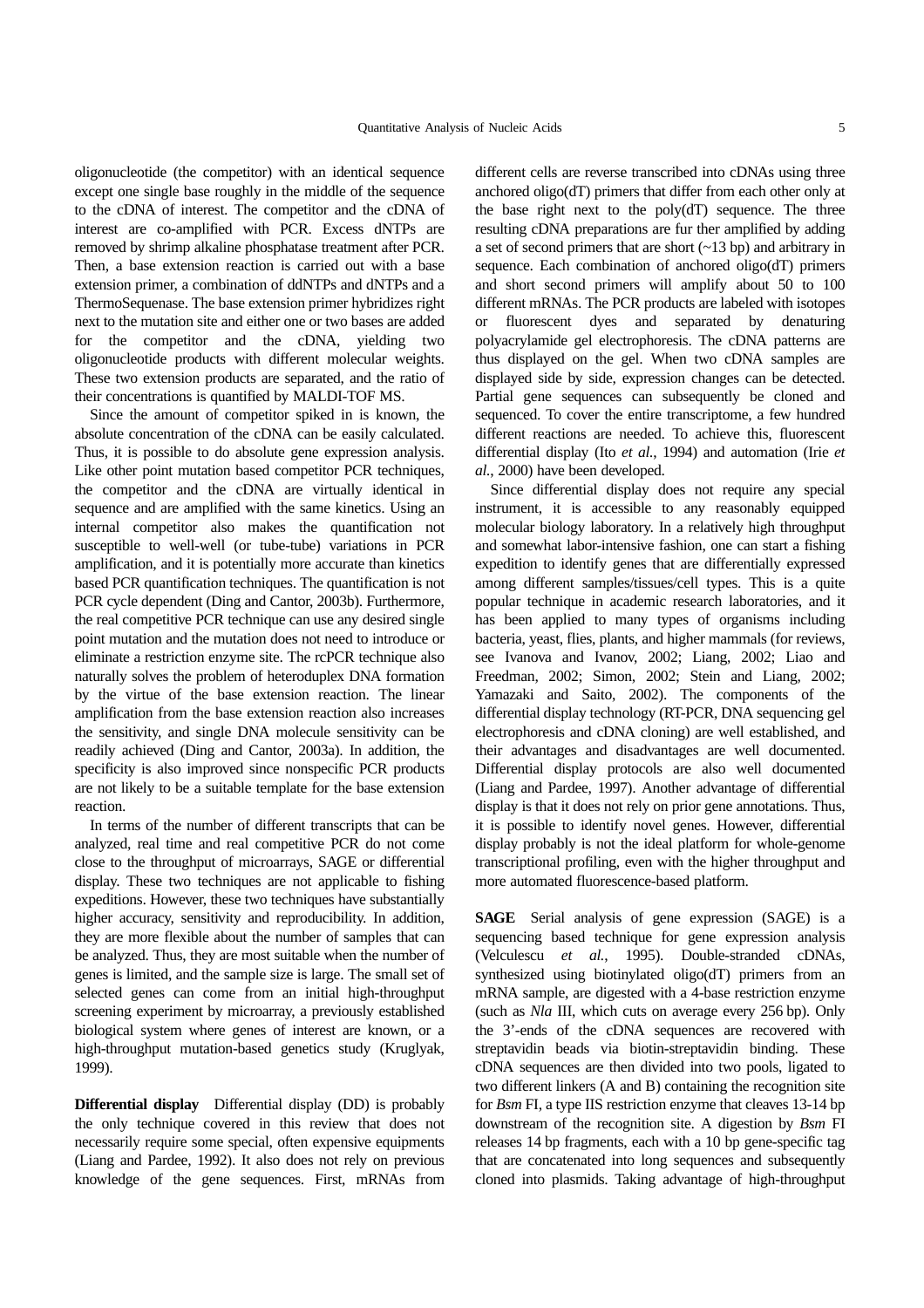sequencers, 20,000 to 100,000 tags are sequenced. The frequencies of gene-specific tags are used to estimate the expression levels of the genes.

One advantage of SAGE is that it can provide an absolute quantification of gene expression. Thus, it is possible to combine results from different laboratories to construct a SAGE library (http://www.ncbi.nlm.nih.gov/SAGE). Another advantage is that novel transcripts can be discovered (Chen *et al.*, 2002). However, a gene must have a recognition site for the chosen enzyme (such as *Nla* III) to be included in the analysis. In addition, it is well documented that sequence features such as high GC content can affect SAGE analysis (Margulies and Innis, 2000). In addition, the 10-base tag sequences used in SAGE are not always unique. Using longer SAGE tags can provide more sequence information for more accurate gene identification (Chen *et al.*, 2003), but the analysis throughput is compromised. SAGE also has limited sensitivity related to the number of sequenced tags. Even with sequencing of 100,000 tags, a gene that is expressed on average less than one copy/cell cannot be accurately quantified (or even be robustly detected).

## **A Comprehensive Overview of the Five Technologies**

In this section, we will give a comprehensive overview of the various techniques. Again it is important to point out that the techniques are designed for different purposes, and it is neither fair nor appropriate to conclude which technique is the best. The comparison is intended to give the readers a sense of which technique(s) might be most appropriate for a specific experiment/project. We will analyze the accuracy, sensitivity, specificity, throughput and cost, as well as a few other issues. The main points are summarized in Table 1.

**Accuracy and reproducibility** Real time PCR and real competitive PCR are the two most accurate and reproducible techniques for DNA and RNA quantifications. Real time PCR has been widely accepted as the gold standard for accurate gene expression analysis. Although competitive PCR has been developed for a long time, real competitive PCR is a new comer in the field (the first paper describing the technique was published only 7 months ago at the time of the writing of this review). The use of an internal standard by real competitive PCR for each gene of interest can potentially offer higher accuracy by eliminating problems that arise from differential amplification kinetics in different reactions. A coefficient of variation (CV) of less than 10% (Ding and Cantor, 2003b) or even 4% (Sequenom Inc., unpublished data) can routinely be achieved. For real time PCR, a CV of 1-3% for the Ct value can also be achieved. However, since the mRNA concentration is roughly proportional to  $(1/2)^{C_t}$ , the CV for mRNA concentration can be substantially higher (for example, if Ct is 25 and the CV for Ct is 2%, the CV for gene expression can be as high as 44%). Extremely high accuracy is important to detect small, yet biologically significant expression changes (Yan *et al.*, 2002).

For SAGE, the accuracy and reproducibility depend on several factors. As mentioned earlier, there are intrinsic problems associated with cloning and sequencing. In addition, it is increasingly harder to analyze genes with low expression levels. Statistical models (such as  $\chi^2$ -test, see Man *et al.*, 2000) are used for evaluating the statistical significance of the expression changes.

For microarrays, there has been much improved reproducibility due to better array production and data analysis. However, the intrinsic problems associated with cross-hybridization can yield dubious results for genes with low expression levels or very similar paralogs. A two-fold expression change is often set as the guideline for significant quantification. It is possible that smaller changes can be robustly detected for highly expression genes, but it is also possible that even larger than two-fold changes cannot be detected for low expression genes. Sophisticated algorithms have been developed for assessing the statistical significance of expression changes (Kooperberg *et al.*, 2002; Cheadle *et al.*, 2003; Hyduke *et al.*, 2003; Leung and Cavalieri, 2003; Singhal *et al.*, 2003).

**Sensitivity and specificity** Sensitivity is an issue often somewhat overlooked in high-throughput analyses. The argument is that for many high-throughput analyses, it is often sufficient to obtain enough gene targets. Thus, missing a few thousand genes is not a problem. This was probably a valid (and practical) approach in early high-throughput studies. However, it is often true that, in a clinical setting, the amount of sample is often limited. Additionally, gene-gene interactions are showing increasing importance in studying gene function, but many regulatory genes are expressed at low levels.

Both real time PCR and competitive PCR are extremely sensitive. A few molecules of cDNA sequences are sufficient for detection and quantification (Ding and Cantor, 2003a; Palmer *et al.*, 2003). These techniques are the only options when analyzing low expression level genes from limited samples (such as cells selected by laser capture microdissection, Fink *et al.*, 1998).

Specificity is also very important since it provides a confidence level for the measurements. For short oligonucleotide-based microarrays, single base mismatch oligonucleotides are spotted next to the perfect match oligonucleotides to qualitatively (and somewhat quantitatively) estimate the effects of cross-hybridization. The specificity of low expression genes is likely to be lower since cross-hybridizations by homologous sequences can account for a larger percentage of the signal intensity. For SAGE, the specificity can be problematic when there are sequencing errors and an inability to map the tags to the transcriptome uniquely. Some of the real time PCR techniques (such as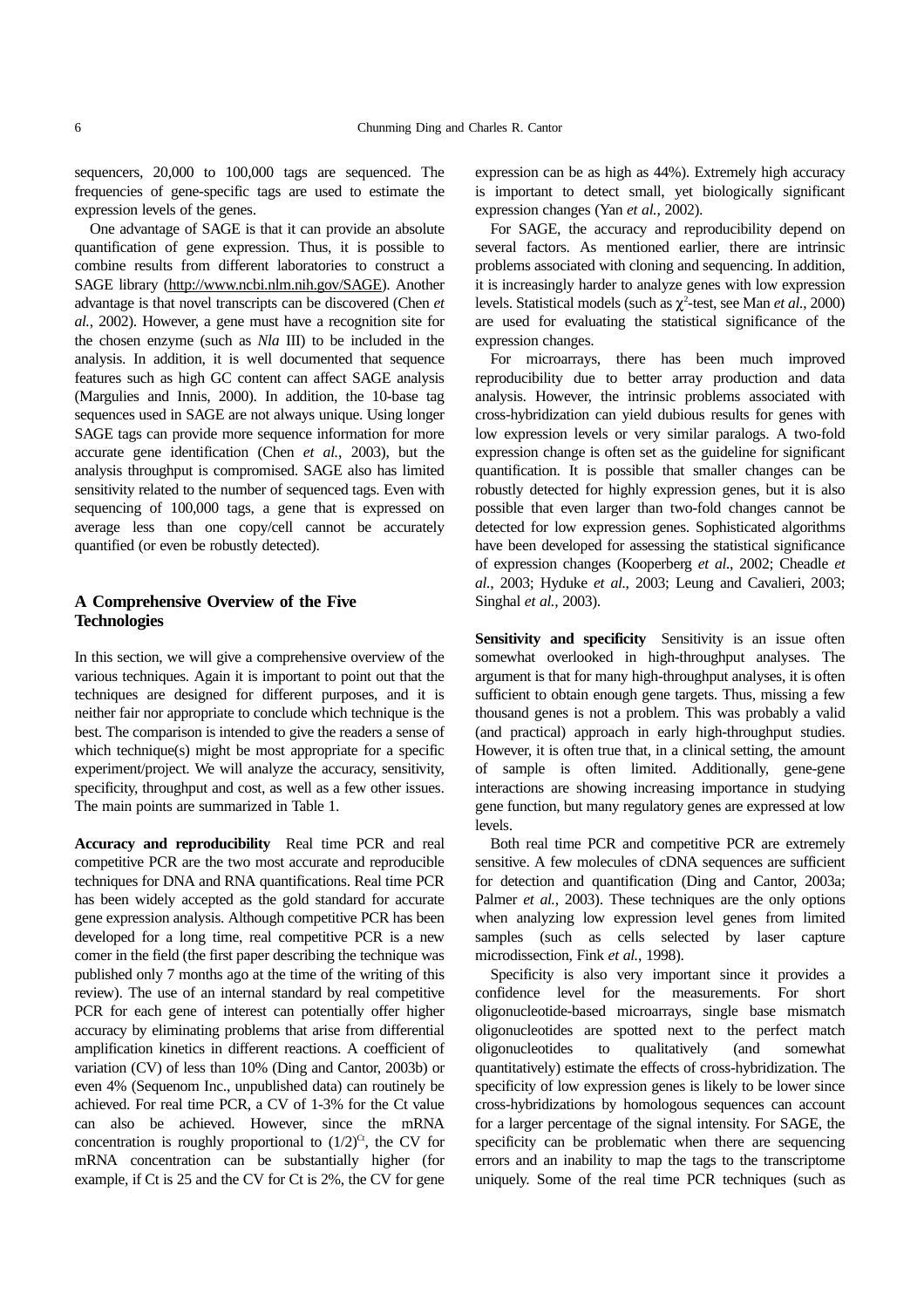**Table 1.** Overview of different quantification platforms

|                                                             | Microarrays                                                                                                                                                              | Differential Display                                    | <b>SAGE</b>                                                                                                                | Real Time PCR                                                                                                                    | Real Competitive<br><b>PCR</b>                                                                                       |
|-------------------------------------------------------------|--------------------------------------------------------------------------------------------------------------------------------------------------------------------------|---------------------------------------------------------|----------------------------------------------------------------------------------------------------------------------------|----------------------------------------------------------------------------------------------------------------------------------|----------------------------------------------------------------------------------------------------------------------|
| Requirement                                                 | Arrayer, array<br>scanner                                                                                                                                                | Common<br>molecular biology<br>equipment                | High-throughput<br>Sequencer                                                                                               | Thermocyler with<br>automatic<br>fluorescence<br>detection                                                                       | Nanodispenser,<br><b>MALDI-TOF MS</b>                                                                                |
| Sensitivity                                                 | 1:300,000 mRNA<br>$0.2 \mu$ g mRNA (or<br>$20 \mu g$ total RNA)                                                                                                          | Varies, generally<br>high                               | 1: Total Tag<br>Sequenced<br>(Typically 50,000)                                                                            | Highest, up to<br>single-digit copy<br>numbers (ng to pg<br>total RNA)                                                           | Highest, up to<br>single-digit copy<br>numbers (ng to pg<br>total RNA)                                               |
| Specificity                                                 | Possible cross-<br>hybridization                                                                                                                                         | Further sequencing<br>can give high<br>specificity      | Possible mis-<br>assignment or no<br>assignment of tags                                                                    | Varies, can be very<br>high with gene<br>specific probes                                                                         | Highest, single<br>nucleotide<br>specificity for<br>known mutations                                                  |
| Throughput<br>1. Gene Number<br>2. Sample Number<br>3. Cost | 1. Highest, can<br>cover the whole<br>human<br>transcriptome<br>$2. \sim \text{ten samples}$<br>day<br>3. \$500-\$1000/chip                                              | 1. Medium<br>2. Low-medium<br>3. Low                    | 1. High, thousands<br>2. Low-medium<br>3. medium-high                                                                      | <b>Balanced</b> between<br>1 and 2. 100 genes<br>from 10 samples<br>or 10 genes from<br>100 samples<br>3. a few dollars/<br>gene | <b>Balanced</b> between<br>1 and 2. 100 genes<br>from 10 samples<br>or 10 genes from<br>100 samples<br>3. $$2$ /gene |
| Accuracy/<br>Reproducibility                                | Accuracy<br>dependent on<br>expression levels.<br>(2 fold changes);<br>Reproducible in<br>the same lab, less<br>reproducible in<br>different labs,<br>different arrayers | Generally, larger<br>expression changes<br>are detected | Accuracy<br>dependent on the<br>number of total<br>tags, Taq<br>sequenced;<br>Reproducible, but<br>tag number<br>dependent | High, 20-50%<br>expression changes<br>detectable; Highly<br>reproducible, but<br>may need assay<br>optimization                  | High, 10-20%<br>expression changes<br>detectable; Highly<br>reproducible                                             |
| Gene sequences<br>need to be known                          | Yes                                                                                                                                                                      | N <sub>o</sub>                                          | No, but will have<br>problem assigning<br>the tags                                                                         | Yes                                                                                                                              | Yes                                                                                                                  |
| Alternative<br>Splicing Detection                           | Possible, with<br>specially designed<br>chips                                                                                                                            | Possible                                                | Unlikely                                                                                                                   | Possible                                                                                                                         | Possible                                                                                                             |
| Allelic Expression                                          | Possible, with<br>specially designed<br>chips                                                                                                                            | Unlikely                                                | Unlikely                                                                                                                   | Possible, need<br>extensive assay<br>optimization                                                                                | Yes                                                                                                                  |
| Absolute<br>quantification                                  | Unlikely                                                                                                                                                                 | Unlikely                                                | Yes                                                                                                                        | Yes, with standard<br>curve construction                                                                                         | Yes                                                                                                                  |
| Dynamic range                                               | 10 <sup>5</sup>                                                                                                                                                          | 10-100                                                  | Hard to assess, but<br>10-100 fold<br>possible                                                                             | $10^5 - 10^6$                                                                                                                    | $10^6$ , but 3 different<br>competitor<br>concentrations<br>needed                                                   |

Taqman) use a third gene-specific primer that is very likely to increase the specificity. The real competitive PCR technique also uses a third gene-specific primer for the base extension reaction. In addition, the molecular weights of the extension products (generally oligonucleotides of 18-25 bases long) are accurately  $(\pm$  a few Da) measured by MALDI-TOF MS. When the extension primer is designed next to a potential polymorphic site, real competitive PCR has the ability to simultaneously quantify the expressions of the two different alleles of the same gene even though they differ by as few as one single base (Ding and Cantor, unpublished data). This can be especially advantageous for quantifying different subtypes of viruses.

**Throughput and cost** Microarray technology has the highest throughput in terms of gene numbers per experiment.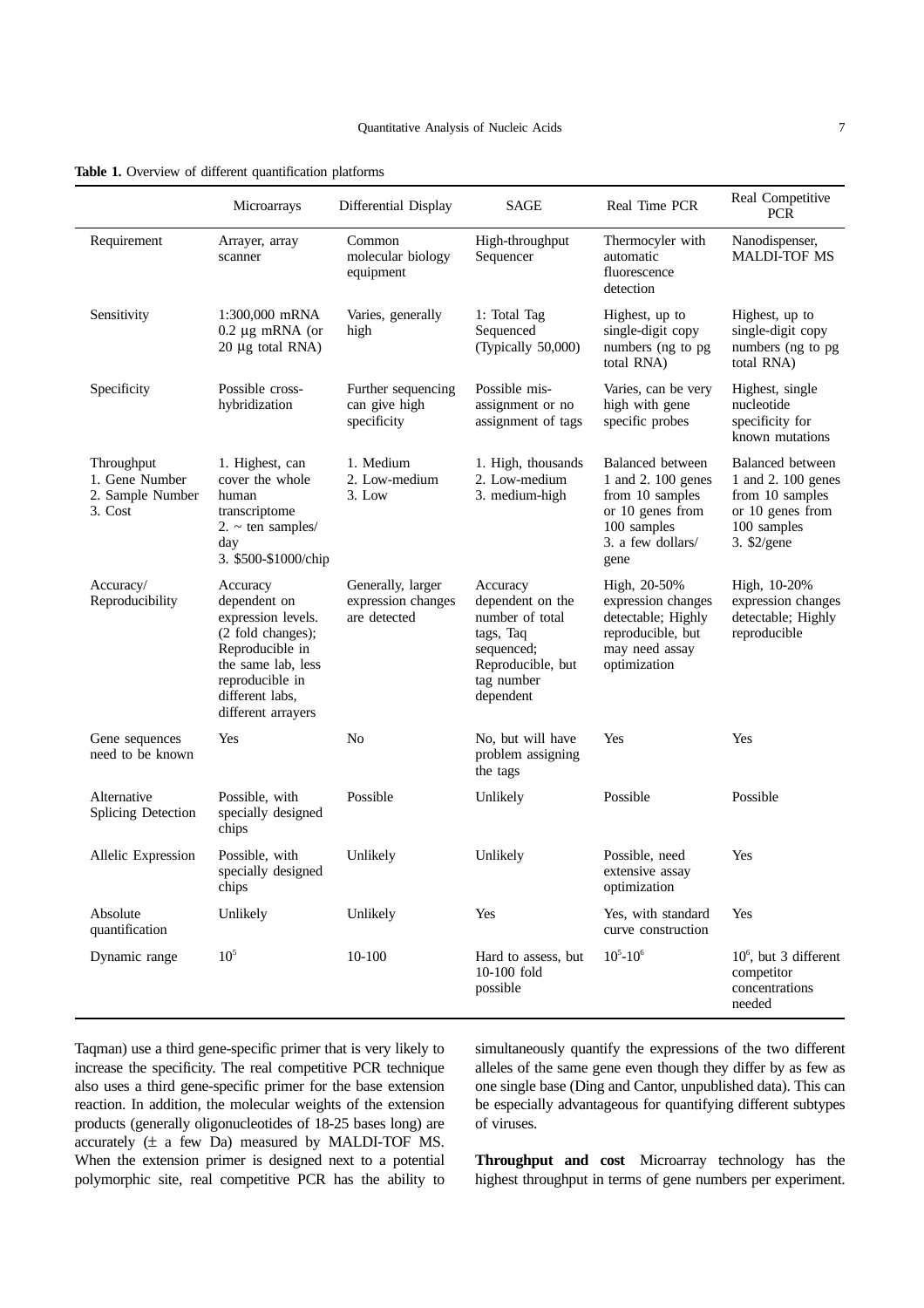It can analyze the whole transcriptome from one sample on a single chip (such as Affymetrix Human Genome U133 Plus 2.0 Array). SAGE also has high throughput due to the high capacity of capillary sequencers. Neither real time PCR nor real competitive PCR has the same level of throughput in terms of gene numbers. However, these two techniques are more flexible in terms of sample numbers. For example, 20 genes from a few hundred different samples can be analyzed in one single day using real competitive PCR. All these four technologies require special and quite expensive instruments and can be expensive to run for an academic laboratory. They are more likely to be hosted by a central support laboratory so that the cost can be shared by many laboratories in a research institute. Differential display is the only technique in this review that does not necessarily require any expensive equipment and can be carried out in any reasonably equipped molecular biology laboratory.

**Future directions** We think differential display will continue to be widely used in academic laboratories for relatively small-scale identification of genes differentially expressed among different samples. SAGE will continue to be important in building a reference database for gene expression analysis. There will be more improvements in microarray probe designs, experiment designs and data analyses. Microarray will continue to serve as the main platform for high-throughput transcriptional profiling. We also expect real time PCR and real competitive PCR to play a significant role in fine-scale, more accurate and specific DNA and RNA quantification.

#### **References**

- Albertson, D. G. (2003) Profiling breast cancer by array CGH. *Breast Cancer Res. Treat.* **78**, 289-298.
- Alizadeh, A. A., Eisen, M. B., Davis, R. E., Ma, C., Lossos, I. S., Rosenwald, A., Boldrick, J. C., Sabet, H., Tran, T., Yu, X., *et al.* (2000) Distinct types of diffuse large B-cell lymphoma identified by gene expression profiling. *Nature* **403**, 503-511.
- Alwine, J. C., Kemp, D. J. and Stark, G. R. (1977) Method for detection of specific RNAs in agarose gels by transfer to diazobenzyloxymethyl-paper and hybridization with DNA probes. *Proc. Natl. Acad. Sci. USA* **74**, 5350-5354.
- Arbeitman, M. N., Furlong, E. E., Imam, F., Johnson, E., Null, B. H., Baker, B. S., Krasnow, M. A., Scott, M. P., Davis, R. W. and White, K. P. (2002) Gene expression during the life cycle of Drosophila melanogaster. *Science* **297**, 2270-2275.
- Becker-Andre, M. and Hahlbrock, K. (1989) Absolute mRNA quantification using the polymerase chain reaction (PCR). A novel approach by a PCR aided transcript titration assay (PATTY). *Nucleic Acids Res.* **17**, 9437-9446.
- Cheadle, C., Vawter, M. P., Freed, W. J. and Becker, K. G. (2003) Analysis of microarray data using z score transformation. *J. Mol. Diagn.* **5**, 73-81.
- Chen, J., Sun, M., Lee, S., Zhou, G., Rowley, J. D. and Wang, S. M. (2002) Identifying novel transcripts and novel genes in the

human genome by using novel SAGE tags. *Proc. Natl. Acad. Sci. USA* **99**, 12257-12262.

- Chen, J. J., Lee, S., Zhou, G., Rowley, J. D. and Wang, S. M. (2003) Generation of longer cDNA fragments from SAGE tags for gene identification. *Methods Mol. Biol.* **221**, 207-222.
- Cheung, V. G., Morley, M., Aguilar, F., Massimi, A., Kucherlapati, R. and Childs, G. (1999) Making and reading microarrays. *Nat. Genet.* **21**, 15-19.
- Cho, R. J., Campbell, M. J., Winzeler, E. A., Steinmetz, L., Conway, A., Wodicka, L., Wolfsberg, T. G., Gabrielian, A. E., Landsman, D., Lockhart, D. J. and Davis, R. W. (1998) A genome-wide transcriptional analysis of the mitotic cell cycle. *Mol. Cell.* **2**, 65-73.
- Cui, X. and Churchill, G. A. (2003) Statistical tests for differential expression in cDNA microarray experiments. *Genome Biol.* **4**, 210.
- Ding, C. and Cantor, C. R. (2003a) Direct molecular haplotyping of long-range genomic DNA with M1-PCR. *Proc. Natl. Acad. Sci. USA* **100**, 7449-7453.
- Ding, C. and Cantor, C. R. (2003b) A high-throughput gene expression analysis technique using competitive PCR and matrix-assisted laser desorption ionization time-of-flight MS. *Proc. Natl. Acad. Sci. USA* **100**, 3059-3064.
- Emmert-Buck, M. R., Bonner, R. F., Smith, P. D., Chuaqui, R. F., Zhuang, Z., Goldstein, S. R., Weiss, R. A. and Liotta, L. A. (1996) Laser capture microdissection. *Science* **274**, 998-1001.
- Fambrough, D., McClure*,* K., Kazlauskas, A. and Lander, E. S. (1999) Diverse signaling pathways activated by growth factor receptors induce broadly overlapping, rather than independent, sets of genes. *Cell* **97**, 727-741.
- Fink, L., Seeger, W., Ermert, L., Hanze, J., Stahl, U., Grimminger, F., Kummer, W. and Bohle, R. M. (1998) Real-time quantitative RT-PCR after laser-assisted cell picking. *Nat. Med.* **4**, 1329-1333.
- Gibson, U. E., Heid, C. A. and Williams, P. M. (1996) A novel method for real time quantitative RT-PCR. *Genome Res.* **6**, 995-1001.
- Ginzinger, D. G., Godfrey, T. E., Nigro, J., Moore, D. H. 2nd., Suzuki, S., Pallavicini, M. G., Gray, J. W. and Jensen, R. H. (2000) Measurement of DNA copy number at microsatellite loci using quantitative PCR analysis. *Cancer Res.* **60**, 5405- 5409.
- Goidin, D., Mamessier, A., Staquet, M. J., Schmitt, D. and Berthier-Vergnes, O. (2001) Ribosomal 18S RNA prevails over glyceraldehyde-3-phosphate dehydrogenase and beta-actin genes as internal standard for quantitative comparison of mRNA levels in invasive and noninvasive human melanoma cell subpopulations. *Anal. Biochem.* **295**, 17-21.
- Golub, T. R., Slonim, D. K., Tamayo, P., Huard, C., Gaasenbeek, M., Mesirov, J. P., Coller, H., Loh, M. L., Downing, J. R., Caligiuri, M. A., Blloomfield, C. D. and Lander, E. S. (1999) Molecular classification of cancer: class discovery and class prediction by gene expression monitoring. *Science* **286**, 531- 537.
- Harkin, D. P., Bean, J. M., Miklos, D., Song, Y. H., Truong, V. B., Englert, C., Christians, F. C., Ellisen, L. W., Maheswaran, S., Oliner, J. D. and Haber, D. A. (1999) Induction of GADD45 and JNK/SAPK-dependent apoptosis following inducible expression of BRCA1. *Cell* **97**, 575-586.
- Hayward-Lester, A., Oefner P. J. and Doris P. A. (1996) Rapid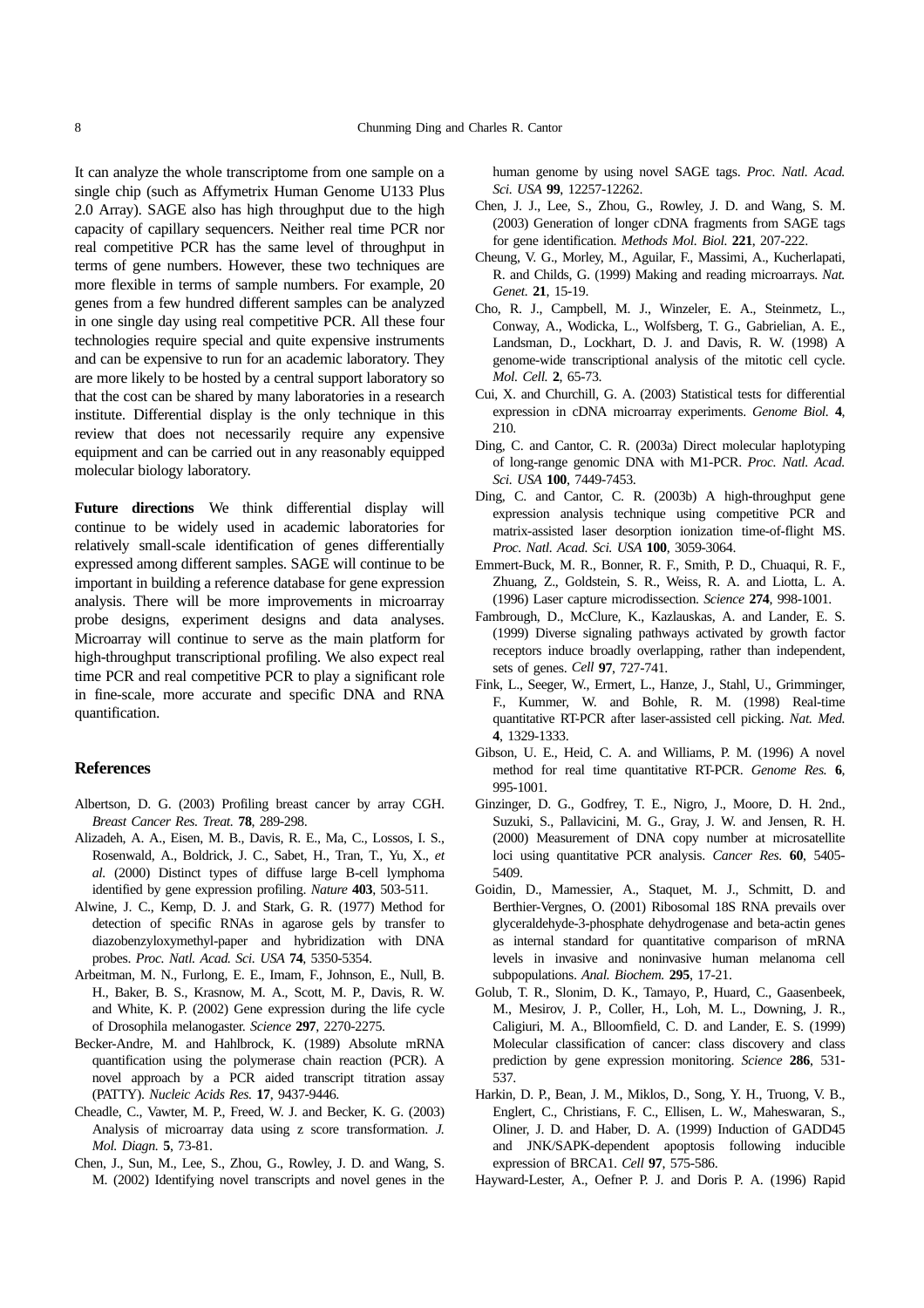quantification of gene expression by competitive RT-PCR and ion- pair reversed-phase HPLC. *Biotechniques* **20**, 250-257.

- Herzenberg, L. A., Parks, D., Sahaf, B., Perez, O., Roederer, M. and Herzenberg, L. A. (2002) The history and future of the fluorescence activated cell sorter and flow cytometry: a view from Stanford. *Clin. Chem.* **48**, 1819-1827.
- Hyduke, D. R., Rohlin, L., Kao, K. C. and Liao, J. C. (2003) A software package for cDNA microarray data normalization and assessing confidence intervals. *Omics* **7**, 227-234.
- Irie, T., Oshida, T., Hasegawa, H., Matsuoka, Y., Li, T., Oya, Y., Tanaka, T., Tsujimoto, G. and Kambara, H. (2000) Automated DNA fragment collection by capillary array gel electrophoresis in search of differentially expressed genes. *Electrophoresis* **21**, 367-374.
- Ito, T., Kito, K., Adati, N., Mitsui, Y., Hagiwara, H. and Sakaki, Y. (1994) Fluorescent differential display: arbitrarily primed RT-PCR fingerprinting on an automated DNA sequencer. *FEBS Lett* **351**, 231-236.
- Ivanova, A. V. and Ivanov, S. V. (2002) Differential display analysis of gene expression in yeast. *Cell. Mol. Life Sci.* **59**, 1241-1245.
- Kashiwagi, H. and Uchida, K. (2000) Genome-wide profiling of gene amplification and deletion in cancer. *Hum. Cell* **13**, 135- 141.
- Knight, J. (2001a) Geneticists' work in disarray as DNA-chip producer pulls the plug. *Nature* **414**, 135-136.
- Knight, J. (2001b) When the chips are down. *Nature* **410**, 860- 861.
- Kooperberg, C., Sipione, S., LeBlanc, M., Strand, A. D., Cattaneo, E. and Olson, J. M. (2002) Evaluating test statistics to select interesting genes in microarray experiments. *Hum. Mol. Genet.* **11**, 2223-2232.
- Kruglyak, L. (1999) Prospects for whole-genome linkage disequilibrium mapping of common disease genes. *Nat. Genet.* **22**, 139-144.
- Lander, E. S., Linton, L. M., Birren, B., Nusbaum, C., Zody, M. C., Baldwin, J., Devon, K., Dewar, K., Doyle, M., FitzHugh, W., *et al.* (2001) Initial sequencing and analysis of the human genome. *Nature* **409**, 860-921.
- Lee, M. L. and Whitmore, G. A. (2002) Power and sample size for DNA microarray studies. *Stat. Med.* **21**, 3543-3570.
- Lee, S. B., Huang, K., Palmer, R., Truong, V. B., Herzlinger, D., Kolquist, K. A., Wong, J., Paulding, C., Yoon, S. K., Gerald, W., Oliner, J. D. and Haber, D. A. (1999) The Wilms tumor suppressor WT1 encodes a transcriptional activator of amphiregulin. *Cell* **98**, 663-673.
- Leung, Y. F. and Cavalieri, D. (2003) Fundamentals of cDNA microarray data analysis. *Trends Genet.* **19**, 649-659.
- Liang, P. (2002) A decade of differential display. *Biotechniques* **33**, 338-44, 346.
- Liang, P. and Pardee, A. B. (1992) Differential display of eukaryotic messenger RNA by means of the polymerase chain reaction. *Science* **257**, 967-971.
- Liang, P. and Pardee, A. B. (1997) *Differential display methods and protocols.* Humana Press, Totowa, NJ, USA.
- Liao, V. H. and Freedman, J. H. (2002) Differential display analysis of gene expression in invertebrates. *Cell. Mol. Life Sci.* **59**, 1256-1263.
- Lockhart, D. J., Dong, H., Byrne, M. C., Follettie, M. T., Gallo, M. V., Chee, M. S., Mittmann, M., Wang, C., Kobayashi, M.,

Horton, H. and Brown, E. L. (1996) Expression monitoring by hybridization to high-density oligonucleotide arrays. *Nat. Biotechnol.* **14**, 1675-1680.

- Lockhart, D. J. and Winzeler, E. A. (2000) Genomics, gene expression and DNA arrays. *Nature* **405**, 827-836.
- Man, M. Z., Wang, X. and Wang, Y. (2000) POWER\_SAGE: comparing statistical tests for SAGE experiments. *Bioinformatics* **16**, 953-959.
- Margulies, E. H. and Innis, J. W. (2000) eSAGE: managing and analysing data generated with serial analysis of gene expression (SAGE). *Bioinformatics* **16**, 650-651.
- Mikulowska-Mennis, A., Taylor, T. B., Vishnu, P., Michie, S. A., Raja, R., Horner, N. and Kunitake, S. T. (2002) High-quality RNA from cells isolated by laser capture microdissection. *Biotechniques* **33**, 176-179.
- Mir, K. U. (2000) The hypothesis is there is no hypothesis. The Microarray Meeting, Scottsdale, Arizona, USA, 22-25 September 1999. *Trends Genet.* **16**, 63-64.
- Morrison, T. B, Weis, J. J. and Wittwer, C. T. (1998) Quantification of low-copy transcripts by continuous SYBR Green I monitoring during amplification. *Biotechniques* **24**, 954-8, 960, 962.
- Nigro, J. M., Takahashi, M. A., Ginzinger, D. G., Law, M., Passe, S., Jenkins, R. B. and Aldape, K. (2001) Detection of 1p and 19q loss in oligodendroglioma by quantitative microsatellite analysis, a real-time quantitative polymerase chain reaction assay. *Am. J. Pathol.* **158**, 1253-1262.
- Nyberg-Hoffman, C., Shabram, P., Li, W., Giroux, D. and Aguilar-Cordova, E. (1997) Sensitivity and reproducibility in adenoviral infectious titer determination. *Nat. Med.* **3**, 808-811.
- Palmer, S., Wiegand, A. P., Maldarelli, F., Bazmi, H., Mican, J. M., Polis, M., Dewar, R. L., Planta, A., Liu, S., Metcalf, J. A., Mellors, J. W. and Coffin, J. M. (2003) New real-time reverse transcriptase-initiated PCR assay with single-copy sensitivity for human immunodeficiency virus type 1 RNA in plasma. *J. Clin. Microbiol.* **41**, 4531-4536.
- Sachidanandam, R., Weissman, D., Schmidt, S. C., Kakol, J. M., Stein, L. D., Marth, G., Sherry, S., Mullikin, J. C., Mortimore, B. J., Willey, D. L., *et al.* (2001) A map of human genome sequence variation containing 1.42 million single nucleotide polymorphisms. *Nature* **409**, 928-933.
- Schena, M., Shalon, D., Davis, R. W. and Brown, P. O. (1995) Quantitative monitoring of gene expression patterns with a complementary DNA microarray. *Science* **270**, 467-470.
- Simon, H. G. (2002) Messenger RNA differential display strategies in birds and amphibians. *Cell. Mol. Life Sci.* **59**, 1264-1273.
- Singhal, S., Kyvernitis, C. G., Johnson, S. W., Kaiser, L. R., Liebman, M. N. and Albelda, S. M. (2003) Microarray data simulator for improved selection of differentially expressed genes. *Cancer Biol. Ther.* **2**, 383-391.
- Solanas, M., Moral, R. and Escrich, E. (2001). Unsuitability of using ribosomal RNA as loading control for Northern blot analyses related to the imbalance between messenger and ribosomal RNA content in rat mammary tumors. *Anal. Biochem.* **288**, 99-102.
- Southern, E. M. (1975) Detection of specific sequences among DNA fragments separated by gel electrophoresis. *J. Mol. Biol.* **98**, 503-517.
- Stein, S. and Liang, P. (2002) Differential display analysis of gene